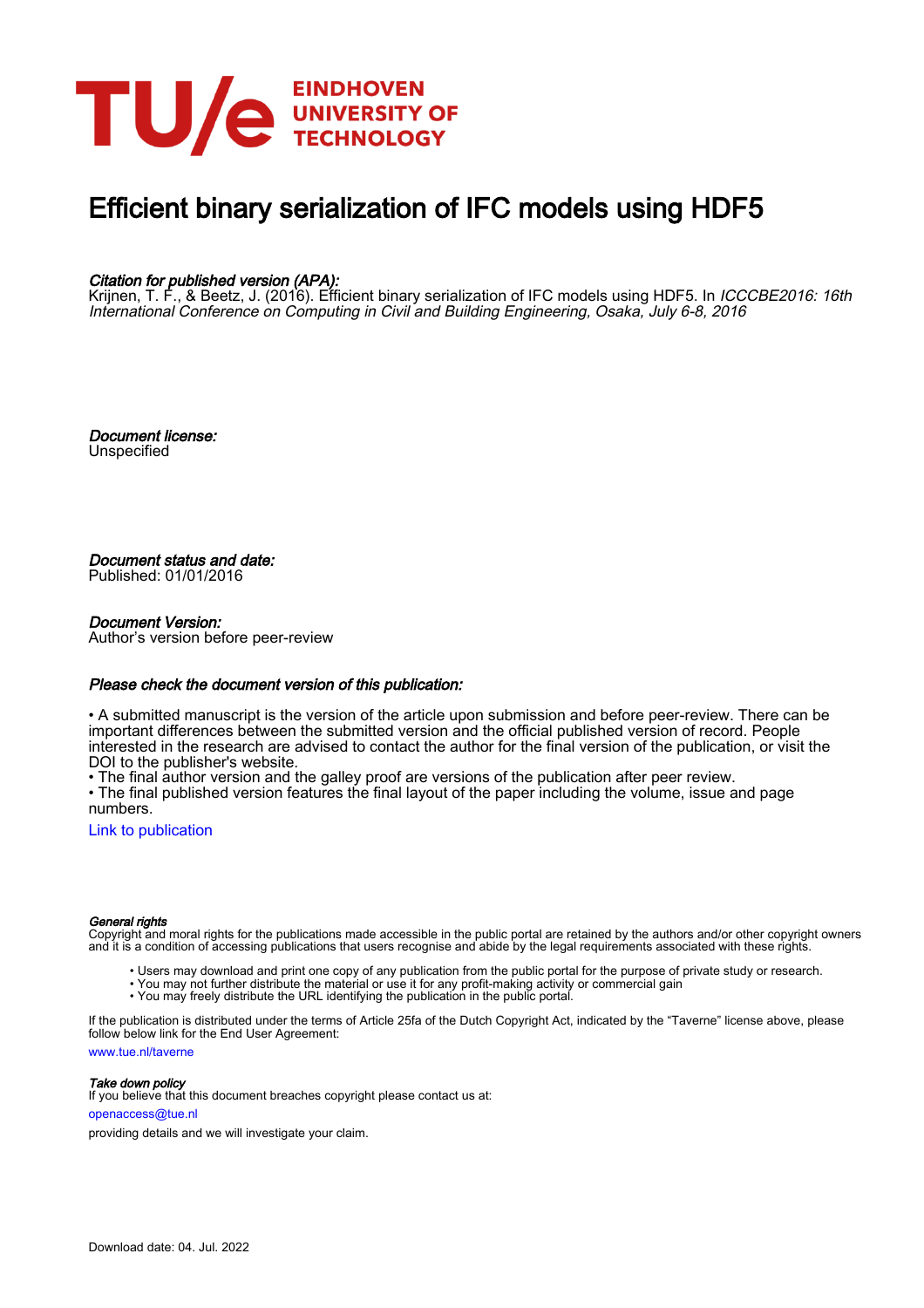## Efficient Binary Serialization of IFC Models Using HDF5

### Thomas Krijnen<sup>a</sup>, Jakob Beetz<sup>b</sup>

<sup>a</sup> Technical University of Eindhoven (TU/e), Eindhoven, The Netherlands

#### **Abstract:**

The Industry Foundation Classes (IFC) are a common file-based open standard to describe Building Information Models. An IFC file can describe a building model to a level of detail suitable for production use and unite information pertaining to all stakeholders involved in a construction project. IFC files can possibly constitute up to gigabytes of data. Processing the full extent of this data can be time consuming. Considering the multi-disciplinary nature of our industry it may also be unnecessary for the use case at hand. Therefore, the retrieval of relevant subsets, whether spatially, based on discipline, or others, is necessary to effectively consume such datasets in downstream applications.

However, prevalent encoding forms of IFC models are text-based. And even though, in terms of file size, the most prevalent encoding, called IFC-SPF, can be rather efficient, by nature, it does not facilitate random access seeking in the file and no ordering is imposed to the definition of elements in the file. Therefore, at worst, the entire file needs to be traversed in order to find instances of interest. Furthermore, text-based data is slow to parse in comparison to its binary equivalent.

This paper introduces a binary serialization for IFC models as an alternative to prevalent text-based formats. It is based on an existing open standard called HDF5. An implementation for the translation of conventional IFC instance models into HDF5 is provided under and open source license. HDF5 is a binary and hierarchical data format. The hierarchical nature allows random access to specific instances. Other benefits include transparent compression and mechanisms for linking and mounting external files. The compressed HDF5 format yields a significant reduction of file sizes as compared to IFC-SPF models. In three use cases is assessed that extracting data from the model, can occur in near-constant time in relation to the size of the model, contrary to linear time using IFC-SPF models.

The translation into HDF5 files follows an existing ISO standardized mapping from EXPRESS instance models, the parent standard of IFC. The self-documenting nature of HDF5 enables incorporating additional attributes that are not part of the schema. In order to improve visualisation one can cache calculated information such as triangulated geometry for complex CSG geometries that are computationally complex to compute. In addition, incorporating inverse attribute values as part of the instantiation allows to further optimize the generation of subgraphs.

**Keywords:** BIM, IFC, EXPRESS, HDF5, binary storage, file size, performance

#### **1. INTRODUCTION**

The Industry Foundation Classes (IFC) are aimed at to providing a comprehensive set of modeling constructs by which all disciplines involved in the entire life cycle of a construction project can express and store relevant information. Due to this cross-domain nature, a variety of information is populated and IFC instance files can be of considerable magnitude, possibly up to gigabytes of data. The retrieval of subsets, based on the spatial location of elements in a building or a particular discipline, is necessary to effectively consume such datasets in downstream applications (Weise et al., 2003). In the past, a number of query languages have been developed to formalize systems by which information can be extracted from IFC files. This can be done on the level of attributes (Mazairac & Beetz, 2013) or topological relationships (Daum & Borrmann, 2014). For the curation of metadata pertaining to IFC models and the buildings they describe, automated systems are developed that extract this information (Beetz et al., 2013). These use cases have in common that they are aimed at extracting a subset of the model and present this to the user.

However, to date, the most common serialization format of IFC instance models is the ISO 10303 part 21 (Step Physical File Format, SPF, p21). It has been designed to maximize interoperability, not storage and retrieval efficiency. The use cases of efficiently computing subgraphs or extracting relevant information sketched above are not feasible as SPF instance models grow in size. The primary reason for this is the lack of structuring in the way entity instances are laid out in an SPF serialization. It represents one continuous stream of instances, without the possibility to arbitrarily seek random locations in the file prior to parsing it completely. Furthermore, parsing inefficiency is increased by the plain text representation of floating point numerals, which have to be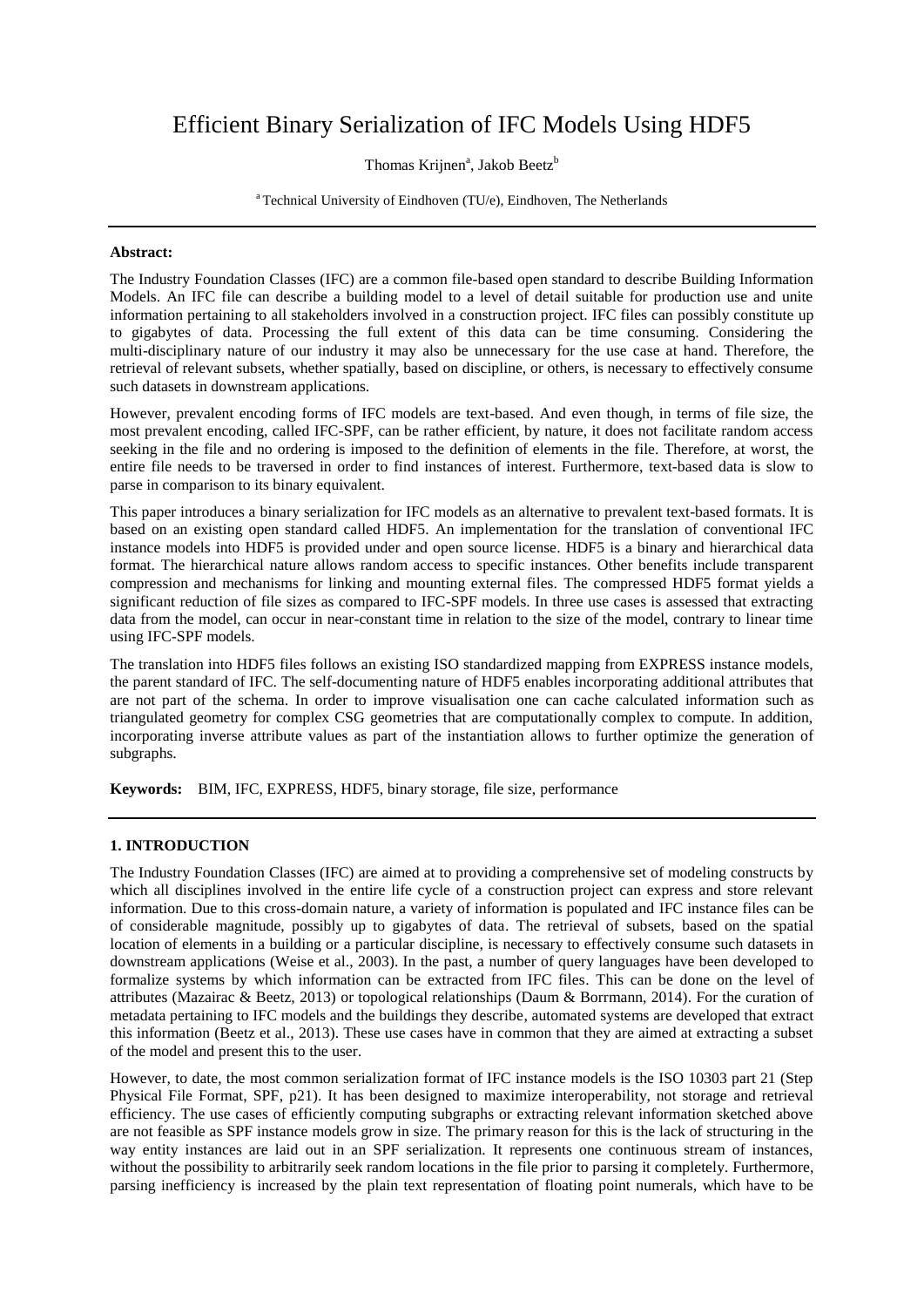parsed and translated into their machine equivalent. In SPF, storage space is not efficiently used due to the full entity names being used redundantly for every instantiation of data. At the same time, extensions to the IFC schema, such as IfcBridge, IfcAlignment or point cloud data structures extensions are being proposed (Krijnen et al., 2015) and integrations with heterogeneous forms of data (Liu & Akinci, 2009) are being developed that further increase the requirements for storage and retrieval efficiency.



Figure 1. Example of an IFC model with point clouds serialized as IFC-HDF. Source: Krijnen et al. (2015)

On the other hand, the EXPRESS modelling language, in which the IFC schema is specified is versatile and flexible, featuring advanced concepts such a Turing-complete formulation of schema level constraints, multiple inheritance, combinations of several subtypes and algebraic data types, referred to as a SELECT type. These concepts can be succinctly expressed in a text-based p21 file, as it poses no limitations on the length of records or valuation of attributes. Consequently it poses the need for external semantic validation tools for seemingly trivial validation tasks, such as asserting that instance attributes are of the correct type (Lee et al., 2015).

Listing 1. Definition of an entity type in EXPRESS showing a built-in constraint check for the correct use of data types

```
ENTITY IfcCartesianPoint
 SUBTYPE OF (IfcPoint);
   Coordinates : LIST [1:3] OF IfcLengthMeasure;
 DERIVE
   Dim : IfcDimensionCount := HIINDEX(Coordinates);
 WHERE
   CP2Dor3D : HIINDEX(Coordinates) >= 2;
END_ENTITY;
```
#### **2. HDF5**

The Hierarchical Data Format (HDF) (Folk et al., 2011) is an open standard for efficiently handling large datasets. HDF is used for more than 20 years in different engineering and scientific communities to cope with large amounts of data including e.g. physics, astronomy and medical datasets. It is an open standard with mature portable implementations in many languages that allows efficient I/O. It provides flexible mechanisms for data modeling in a transparent, self-documenting way that makes it an accepted candidate for long-term preservation (Bertin-Mahieux et al., 2011; Gray et al., 2005) and interoperability (Choi & Folk, 2007a; Dougherty et al., 2009) use cases. With the ISO 10303 part 26, a standard exists that specifies mappings of STEP schemas from EXPRESS into HDF 5 as well as the serialization of instance model populations.

Apart from the storage space advantages stemming from a binary storage format, HDF also adds a number of additional advantages over part 21 SPF workflows. Firstly, the underlying data schema and meta-data is transported along with the instance files. This guarantees a correct valuation of attributes in terms of their datatype. It also allows for storing additional attributes that are not part of the schema specification. For example pre-computed geometrical triangulations for efficient visualization or an instantiation of inverse attributes for efficient graph traversal. Most notably, the hierarchical nature of HDF and its indexing mechanisms, allow fast random access and slices through large datasets and facilitate lazy loading approaches.

Technically an HDF5 file can be considered akin to how a file system can be organized. An HDF5 file spans a collection of objects, which are retrieved by means of their membership to groups. Group names can be chained to construct paths to access datasets, similarly to a file system. This constitutes the hierarchical nature of HDF5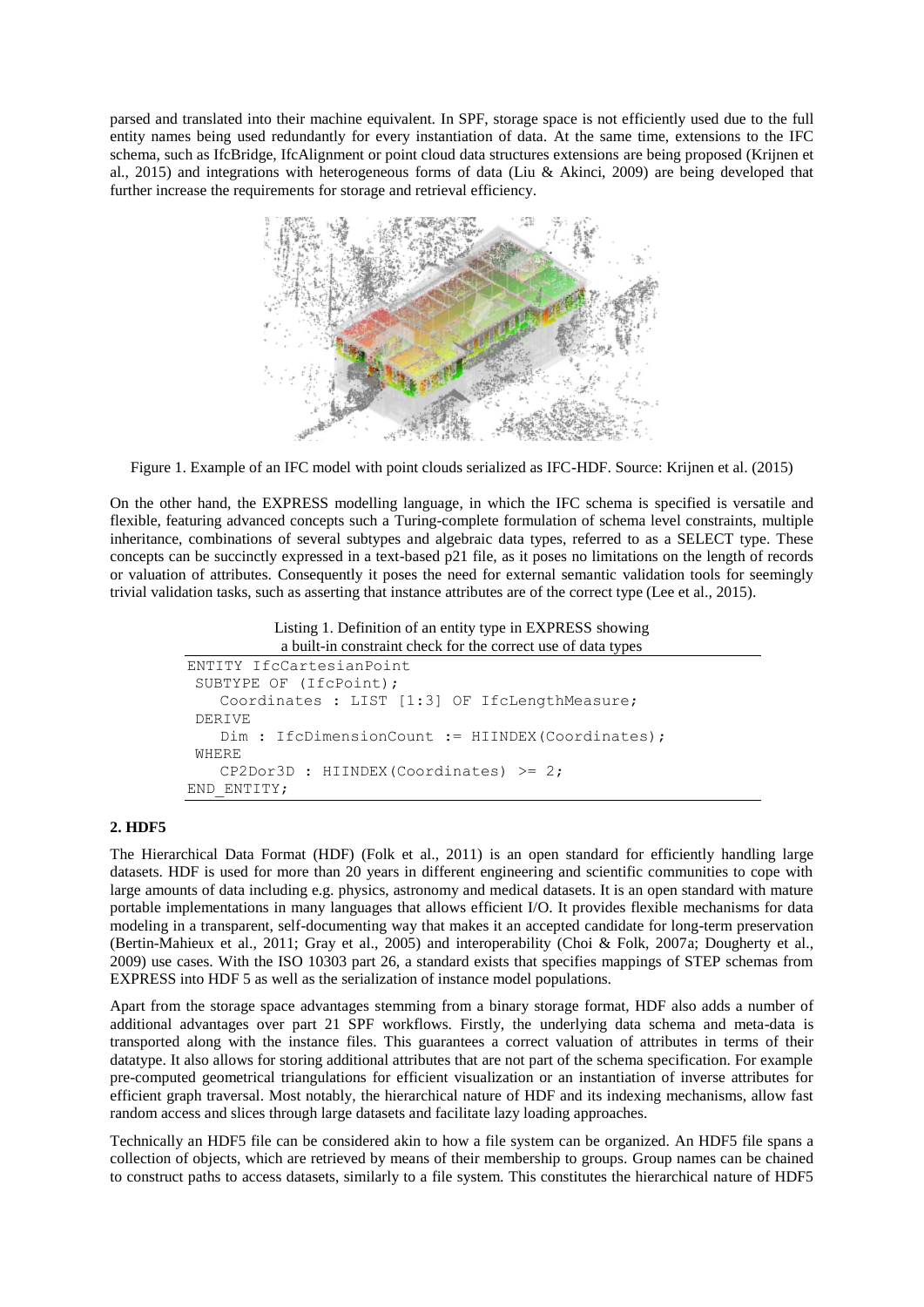and the performance gains introduced in Section 3.2 stem to a large extent from this organizing mechanism.

Datasets are types of objects in a HDF5 file and hold entries of numeric, textual or compound data fields. Datasets carry a reference to a datatype, which describes the content of the data, and to a dataspace, which describes the dimensions of the data. Filters can be applied to datasets that governs for example compression or the calculation of checksums. Processing these filters upon storage and retrieval is governed by the HDF5 library, hence datasets can be transparently compressed and decompressed.

HDF5 offers a variety of native datatypes in a familiar idiom, such as integers and floating point numerals. As opposed to the EXPRESS modeling language, these numeric datatypes have a predefined and fixed width and precision. Enumerations are offered to describe a value adhering to a set of predefined textual values, similarly to EXPRESS offers. Arrays of fixed size and variable length fields are used to express aggregates. Compounds span an ordered collection of named members, which are themselves fully typed attributes. HDF5 does not have a native mechanism for optional fields as the retrieval efficiency stems from the fact that all fields have a predefined and fixed length. This fixed length requirement also has implications for variable length aggregates, such as lists, as they are stored in a separate data structure, referred to as a heap, with 32 bytes auxiliary space per variable length attribute (HDF5 group, 2003).



1 meaningful allocated byte **//////** metadata with no space allocated per instance

Figure 2. Instances with variable length aggregate attributes as stored in an HDF5 file

The compound datatype field is what constitutes the self-documenting nature of HDF5. Contrary to SPF-serialized models, the attribute names are contained in the file and are therefore easily accessible when viewing HDF5 data with general purpose tools. The self-documenting attribute names do not incur a storage space penalty since they are only stored once per datatype.



#### **2.1 EXPRESS HDF5 mapping**

Figure 3. An IFC-HDF model opened in the freely available generic "HDFView" application

A standardized mapping, ISO 10303-26 exists to create HDF5 files to describe EXPRESS populations. Compound datatypes form the cardinal building block of this mapping as they are used to represent entity types. Also instance references and SELECT types are defined as HDF5 compounds. An instance reference consists of a pair of unsigned integers, referring to a dataset and the row in the dataset that describes the instance. The respective EXPRESS schema is captured in the instantiation as part of a group with committed datatypes. Model populations are also encapsulated in a group. Hence, an HDF5-serialized model can contain several instance models as well as several schemas. The complete mapping can be found in the ISO 10303-26 standard. An example of a textual description of an IFC datatype in HDF5 is provided in Listing 2.

Listing 2. HDF5 Datatype as reported by the "HDF5 dump" utility

| DATATYPE "IfcAnnotationFillArea" H5T COMPOUND { |  |  |
|-------------------------------------------------|--|--|
|                                                 |  |  |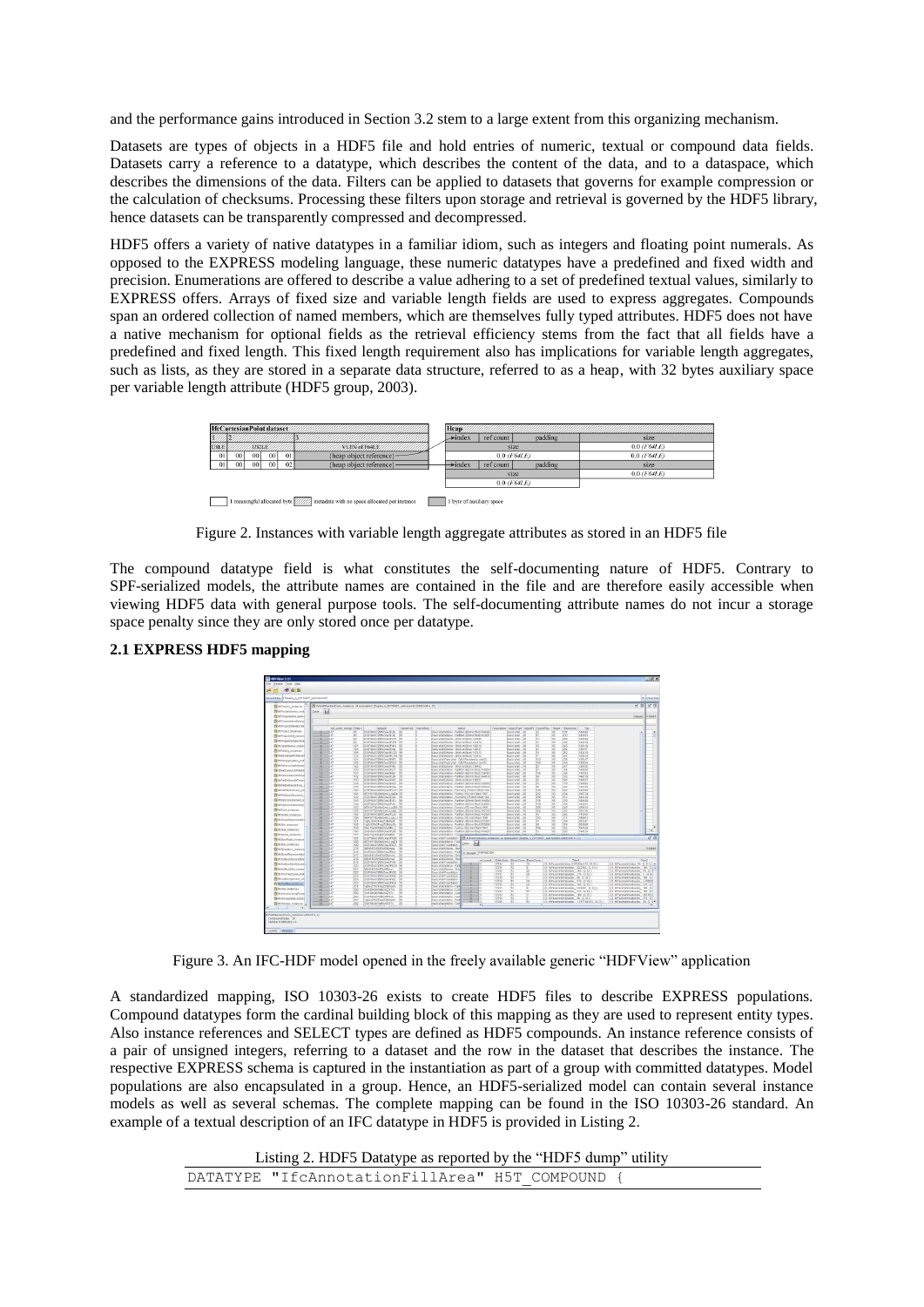```
H5T STD I16LE "set unset bitmap";
H5T_STD_I32LE "Entity-Instance-Identifier";
 H5T_COMPOUND {
  H5T STD I16LE " HDF5 dataset index ";
   H5T_STD_I32LE "_HDF5_instance_index_";
 } "OuterBoundary";
 H5T_VLEN { H5T_COMPOUND {
   H5T_STD_I16LE "_HDF5_dataset_index_";
  H5T_STD_I32LE " HDF5_instance_index ";
 }} "InnerBoundaries";
```
#### **2.2 HDF5 Serialization Options**

}

As discussed in section 2, the nature of HDF5 allows for efficient retrieval as individual entity instances can be located in constant time because of their fixed width in the data structure. In contrast, instances in IFC-SPF models begin at arbitrary locations in the file without any imposed ordering or structure. At the same time, the necessity for fixed length fields comes with a storage space penalty in the heap object structure and references to them for variable length attributes and in the allocation of space for all possible select instantiations. This is illustrated in Figure 4, which segregates the relative file size contribution of instances per entity type for an individual model. Using a logarithmic scale, the bars represent the difference in file size in uncompressed IFC-HDF as compared to the amount these instances account for in the original IFC-SPF model. This chart is obtained from only a single model, but does point at the generic notion that variable length attributes, which include 'Name' and 'Description' strings of all rooted entities (those sub-classed from 'IfcRoot'), and large select structures do incur some storage overhead. Note however, that this is far from prohibitive, because this overhead for select structures is effectively eliminated by the combination of the transparently applied filters. Secondly, the storage overhead does not incur a measurable penalty in accessing the data, see Section 3.2.



Figure 4. Relative contribution to file size differences segregated per entity type

As can also be seen from Figure 4, Cartesian point instances constitute a large part of the model. Without losing semantic meaning an amendment can be made to the mapping for variable length attributes of a known upper bound. An array instantiation can be chosen instead with out-of-bounds elements set to a placeholder value, for example not-a-number (NaN). The gains of this are threefold: firstly, less auxiliary bytes are populated as the heap object structure and reference thereto no longer needs to be populated. Secondly, (compression) filters do not operate on the heap, hence, this proposal allows point datasets to also benefit from transparent compression. Lastly, since the heap object is located in another segment of the HDF5 another I/O operation is eliminated by consolidating the data in the dataset itself. Applicable entities where similar rules can be applied are limited to 12 entity attributes in the IFC2x3 schema, including prevalent IfcCartesianPoint.Coordinates and IfcDirection.DirectionRatios. A graphical depiction following this enhanced mapping scheme is given in Figure 5. As opposed to the reference to a variable length object on the heap, the entire aggregate is now consolidated into the dataset, with potentially one obsolete value set to NaN. This strategy is assessed as well in Folk & Choi (2004) in which the suitability of HDF5 is assessed for geospatial features of varying complexity.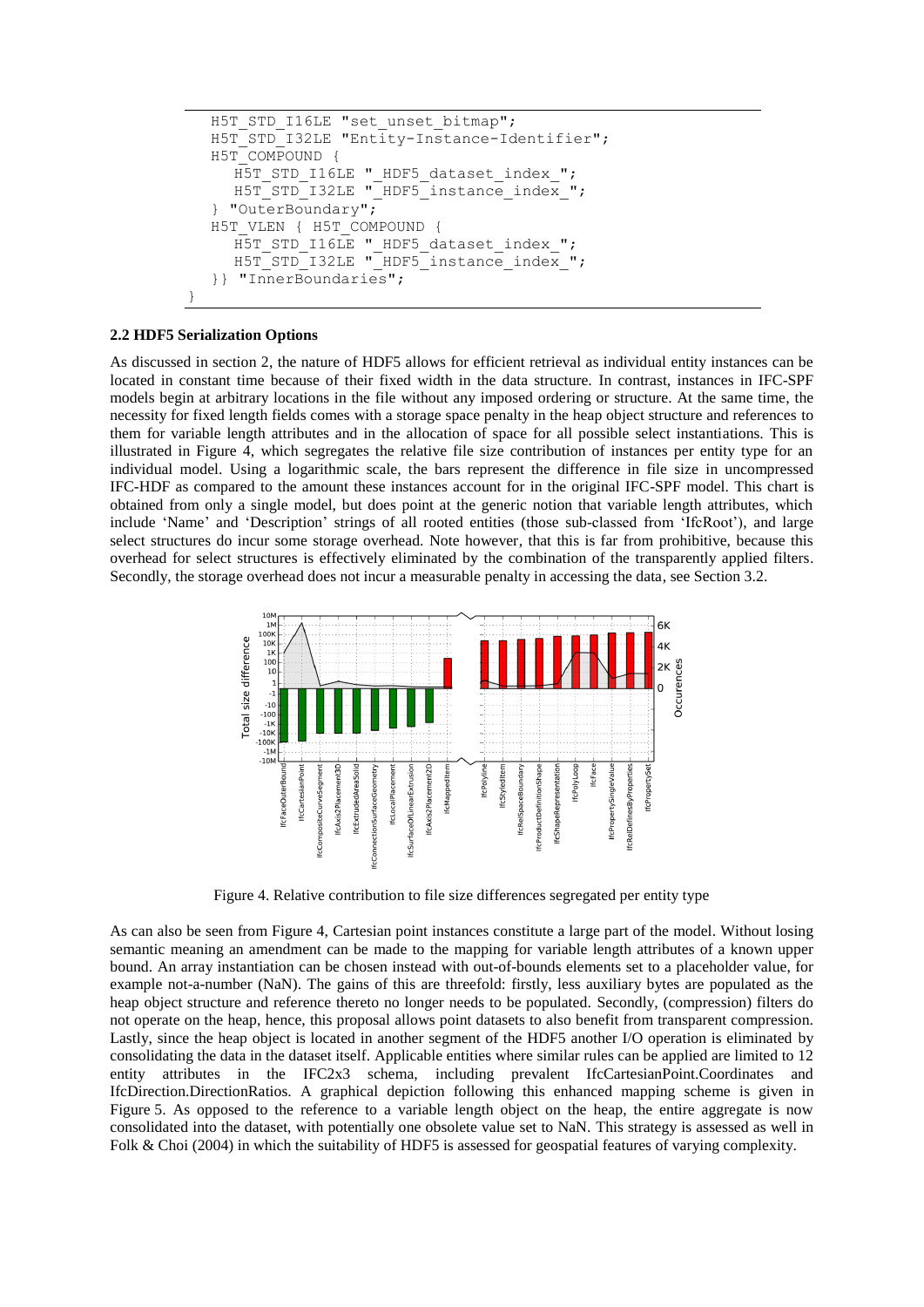|       | HeCartesianPoint dataset |        |                 |    |                        |                        |               |  |
|-------|--------------------------|--------|-----------------|----|------------------------|------------------------|---------------|--|
|       |                          |        |                 |    |                        |                        |               |  |
| 108LF | 2032LE                   |        |                 |    | ARRAY of E64LEXX       |                        |               |  |
| 01    | 00                       | $00\,$ | 00 <sup>1</sup> | 01 | $0.0$ ( <i>F64LE</i> ) | $0.0$ (F64LE)          | $0.0$ (F64LE) |  |
| 01    | 00                       | $00\,$ | 00 <sup>1</sup> | 02 | $0.0$ ( <i>F64LE</i> ) | $0.0$ ( <i>F64LE</i> ) | NaN(F64LE)    |  |

1 meaningful allocated byte **the contract of the contract of the contract of the contract of the contract of the contract of the contract of the contract of the contract of the contract of the contract of the contract of t** 

Figure 5. Modified structure for entities with aggregate attributes with upper bound

Another serialization option, which is suggested but only scarcely documented in the standard, is the option to populate inverse attributes. Inverse attributes are relations in the opposite direction between entities that refer to each other by means of an explicit attribute. In the case of the IfcObjectPlacement listed in Listing 3 an abstract entity is introduced that governs the placement of an object in a model by assigning it to the ObjectPlacement attribute of an IfcProduct. Not only does the inverse relationship PlacesObject allow to trace back to the product that uses the placement, it also restricts the cardinality of this relationship in the sense that an IfcObjectPlacement has to be referenced by one and only one IfcProduct instance.

Inverse attributes are not serialized as part of any of the current prevalent IFC serialization formats. It would not be of much use anyway, as typically the entire graph has to be parsed and the implementation can create inverse relationship instances along the way. The HDF5 serialization is radically different in the sense that it is designed not to demand the entire model to be parsed, but rather to allow efficient computation of subgraphs and easily extracting relevant content. Hence, incorporating inverse attribute values as part of the serialization is useful. The results show that doing so incurs only a negligible increase in file size, see Section 3.1.

Listing 3. An EXPRESS entity with inverse attributes

```
ENTITY IfcObjectPlacement
 ABSTRACT SUPERTYPE OF (ONEOF
   (IfcGridPlacement
   ,IfcLocalPlacement));
 INVERSE
   PlacesObject : SET [1:1] OF IfcProduct FOR ObjectPlacement;
   ReferencedByPlacements : SET [0:?] OF IfcLocalPlacement FOR
        ↪ PlacementRelTo;
END_ENTITY;
```
Lastly, several serialization options are related to the binary nature of HDF5. They are crucial aspects and future research should formulate guidelines on these aspects in order to guarantee interoperable results. The most pertinent being the alignment of datatypes within a compound structure. Hardware platforms and compiler software impose hard restrictions on the alignment to memory boundaries of objects. This alignment requirement varies based on the size of the object and is a non-negative integral power of two. Attempting to read or write to a memory address that is not properly aligned results in undefined behaviour and yields incorrect results. If datatypes within a HDF5 compound do not align to the restrictions imposed by the platform the object needs to be copied first to a location in memory that does satisfy this requirement. This requirement is potentially unknown at the time of writing the HDF5 file for other exotic systems interpreting the file later on, but in reality reasonable assumptions can be made that are appropriate for common architectures.

#### **3. RESULTS AND VALIDATION**

An implementation of the EXPRESS HDF5 mapping is created in a C++ prototype, built on top of IfcOpenShell, an open source toolkit for working with IFC files. Results are presented for the file sizes of HDF5 serialized models and access and processing times in three scenarios. The models are taken from an on-line repository of building models (Tamke et al. 2015) combined with some industry models of several hundreds of megabytes in size as IFC-SPF.

#### **3.1 File Size**

 $\overline{a}$ 

File sizes for various serialization options are given in Figure 6, along with a trend line which is fit through the data. As the length of entity instance identifiers increases with the magnitude of the file<sup>1</sup> the trend line for IFC-SPF follows a polynomial line. For IFC-HDF the population follows a straight line, but with a relatively large constant factor, which reflects the overhead in allocation of metadata and alignment. Compressed HDF5 tends to get more efficient with an increasing size as the compression algorithm can exploit the similarities in

<sup>&</sup>lt;sup>1</sup> Compare for example "#1=IFCFACE((#2,#3));" and "#10000001=IFCFACE((#10000002,#10000003));"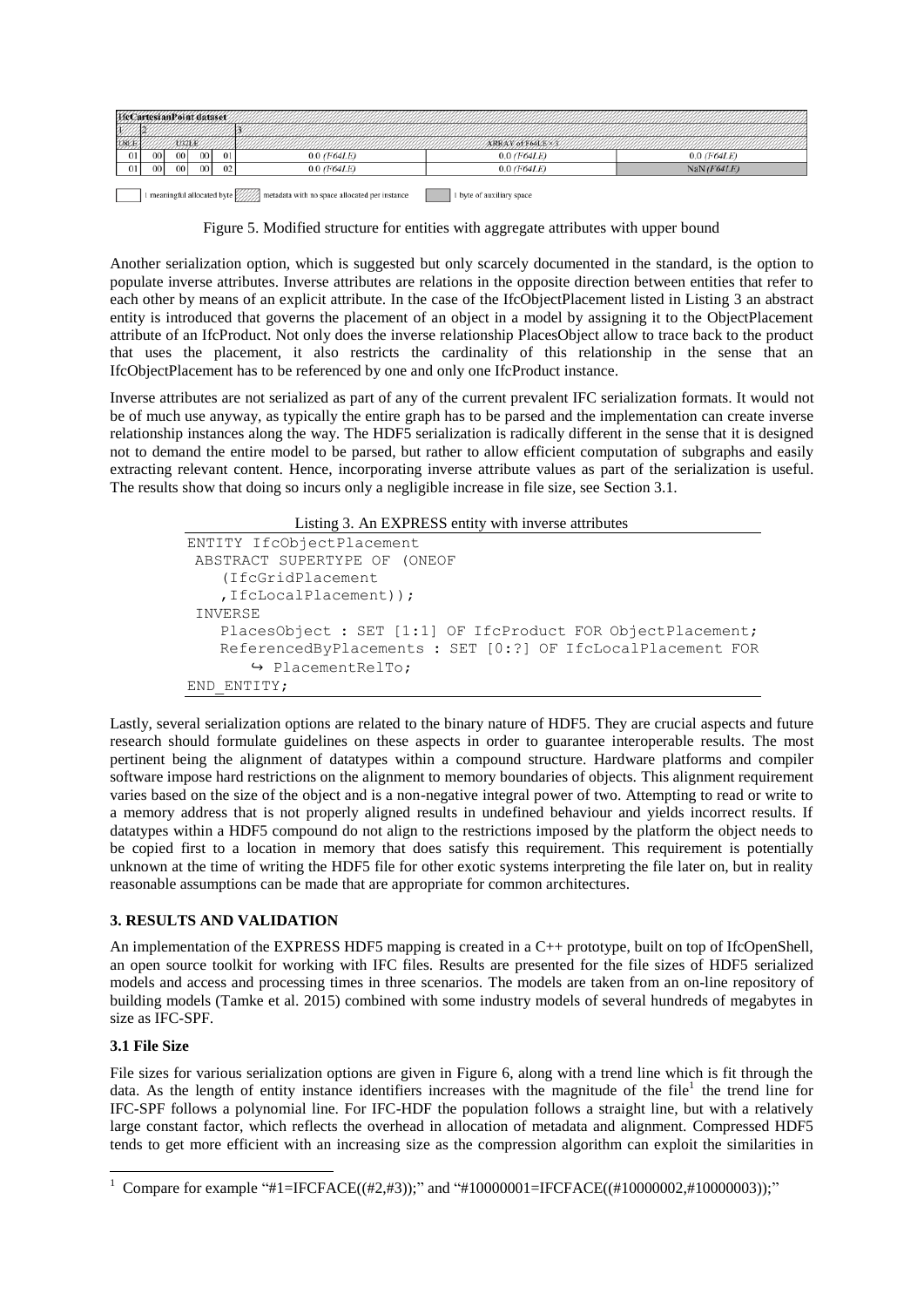between the instances. Adding inverse attribute values to the compressed HDF5 instantiation yields a negligible increase in file size. Compressing IFC-SPF data is not considered as it does not offer means for partial retrieval.



Figure 6. File sizes of SPF- and HDF-serialized models

#### **3.2 Access and processing times:**

In order to assess processing times in various use cases, three programs are presented with increasing levels of complexity. For parsing IFC-SPF files, IfcOpenShell is used. For parsing HDF5 only the HDF5 C++ library itself is used. The self-documenting compound member names are sufficient to interpret the data and yield readable source code. One can argue that this results in an unfair comparison as the overhead of the generic IFC-SPF library is not reflected in the parsing logic of the HDF files for these specific purposes. Partly this is true, however, with HDF5 being a containerized and hierarchically ordered file format it is fundamentally different from SPF and there is no way to tailor the IFC-SPF parsing to the three use cases as it is possible in IFC-HDF. Furthermore, the HDF5 library poses an overhead as it schedules how chunks of datasets are read, allocated and cached in memory. These notions make a completely unbiased comparison somewhat of an intractable problem. The comparison in this section therefore does not so much act as a means to formulate exact reproducible performance gains when a switch to HDF5 serialized instance files would be made. The comparison merely reflects on the inherent performance characteristics of these files. The three use cases are compiled into an optimized 64bit windows executable using Microsoft Visual Studio 2010.

(1) Metadata extraction: Find the total number of entity instances and the number of distinct entity types

For descriptive purposes it can be desirable to extract metadata that pertains to technical details of the IFC file. The number of distinct entity types instantiated in a file reflects the diversity of information collected in the model. Comparing results between operating on SPF data and HDF data hints at the fundamental differences in how the models are stored. SPF is a single continuous stream of entity instances without support for random access reading. On the other hand, HDF is a hierarchically decomposed storage model, with instances organized based on their entity type and with metadata describing the amount of instances and their layout within the file. A depiction of the results is omitted for brevity as the results were consistent for all files tested: extracting the data from an HDF5 fell below the resolution of the used timer, as only metadata in the file headers were accessed.

#### (2) Access explicit instance attributes: Find the largest window in a model

This example reflects on the use case of a simple query for IFC instance models. In this particular case, a single IfcWindow instance is requested for which no other instance in the model yields a higher value for the product OverallHeight ⨯ OverallHeight. When implemented for a SPF file, the entire file needs to be parsed as there is no other method that guarantees visiting all IfcWindow instances. In HDF5 this is fundamentally different as instances are grouped by their type in a known location in the file. Furthermore, this use case highlights the other important characteristic of binary storage, which is the fact that floating point numerals can be retrieved faster than from a decimal text representation in SPF files.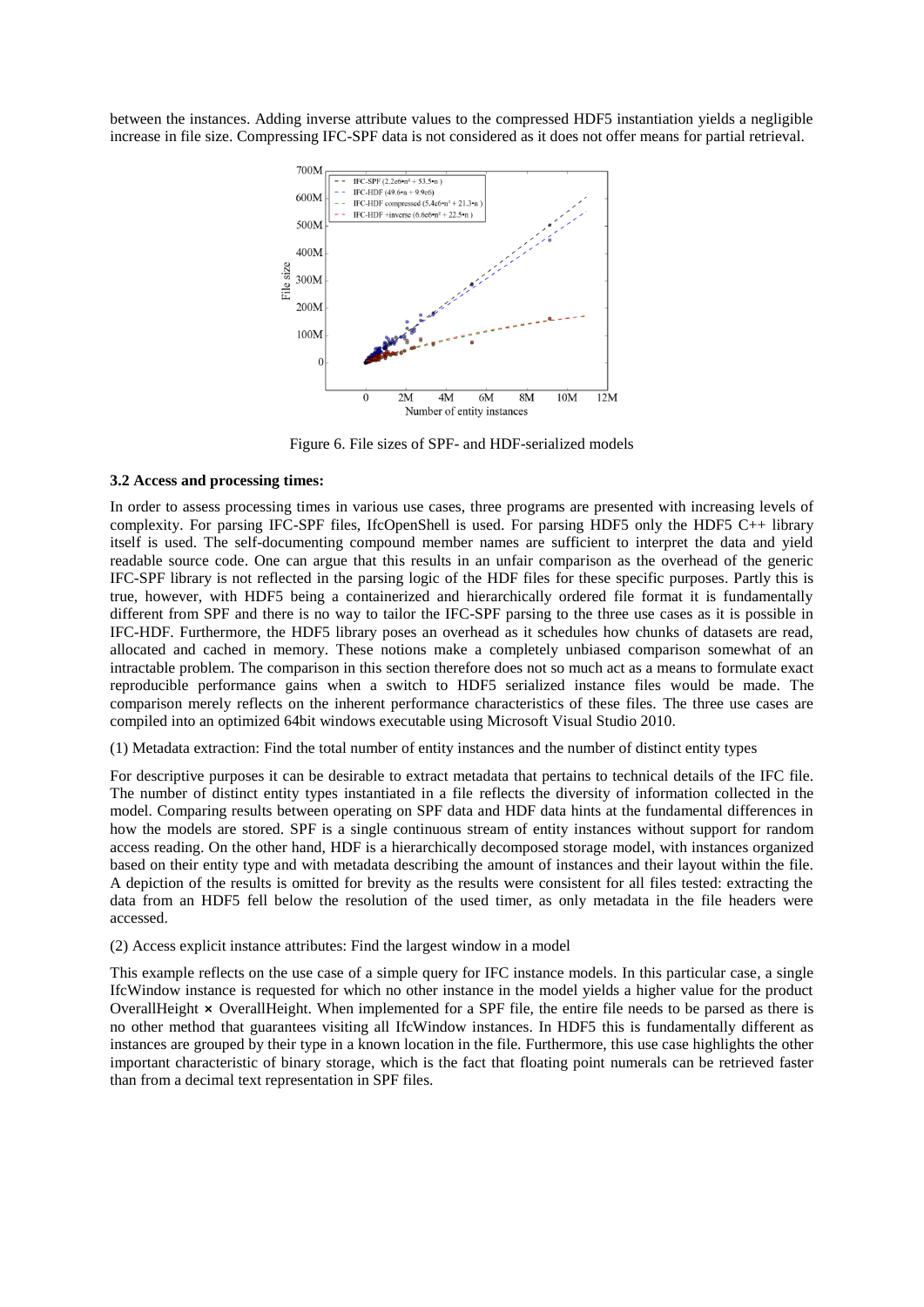

Figure 7. Time required to find the largest window in SPF and HDF serialized models

#### (3) Graph traversal: Identify all exterior walls in a model

On top of attributes defined as part of the entity definition in the schema, which were queried for the use case above, the IFC schema allows for extensible product-level metadata storage based on key-value pairs. These IfcPropertySets are related to building elements by means of an objectified relationship. Therefore, the traversal from building element to property includes several indirections, namely: {IfcWall, IfcWallStandardCase}  $\sim$ {IfcRelDefinesByProperties} ↷ {IfcPropertySet} ↷ {IfcPropertySingleValue}. For the latter, when the Name is set to 'IsExternal' and the NominalValue attribute set to the boolean instance value 'true', the wall is identified as an exterior wall. As this example features the most complex traversal it is also most susceptible to subtleties in implementation and instantiation and with the most trade-offs. Implementations have to decide whether to read an entire dataset at once, or reading slices that contain instances to visit, balancing memory usage and I/O performance. Both also affected by dataset-level options such as compression and chunk size. In addition, the original hypothesis was that the performance for this use case scenario could be further improved by the option to instantiate inverse attributes. however, no performance gain was observed, likely due to the fact that datasets are reasonable in size and fit entirely into memory, as instances are not contiguously allocated the strategy of following instantiated inverse attributes resulted in many fragmented read operations.

|           | <b>IFC-SPF</b> |           |          | <b>IFC-HDF</b> |  |  |  |
|-----------|----------------|-----------|----------|----------------|--|--|--|
| instances | time(s)        | read (kb) | time(s)  | read (kb)      |  |  |  |
| 27529     | 0.09360        | 1617      | 0.012480 | 820            |  |  |  |
| 62930     | 0.35568        | 4003      | 0.034320 | 2545           |  |  |  |
| 273138    | 1.60369        | 17716     | 0.112321 | 14445          |  |  |  |
| 611535    | 1.86265        | 42728     | 0.015600 | 1603           |  |  |  |
| 938124    | 3.01706        | 51618     | 0.124801 | 27408          |  |  |  |
| 1244987   | 3.99363        | 66950     | 0.015600 | 2275           |  |  |  |
| 5276285   | 16.39882       | 281376    | 0.028080 | 2736           |  |  |  |

Table 1. Results obtained

#### **4. CONCLUSION**

With the serialization format introduced in this paper, profound reductions of access and processing times have been obtained, leading to near constant time retrieval in all tested use cases. An overall reduction of file sizes, regardless of serialization options, was obtained only for larger files within the dataset. However, with the application of transparent compression algorithms, natively part of HDF5, file size reductions are also obtained for smaller files. Comparing the results with an earlier report by Choi & Folk (2007b) on isolated STEP schema entities, it shows how freeform constructs like the ones employed in the IFC schema are sometimes more efficiently and succinctly expressed in IFC-SPF. Especially for smaller file sizes, storage overhead induced by HDF5 can be significant.

Not all practical aspects have been conclusively decided to propose a standardized mapping that guarantees